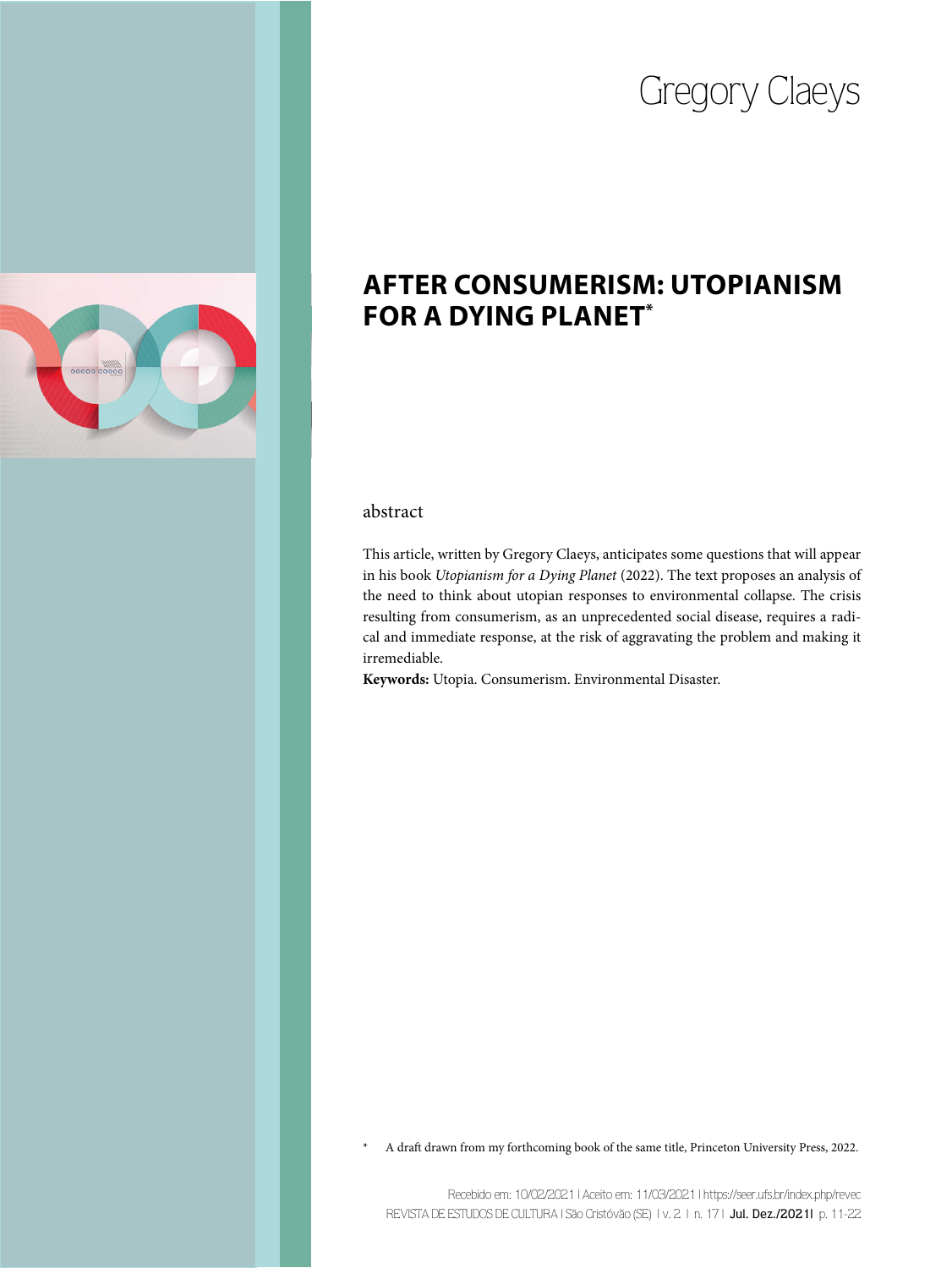#### **RESUMO**

#### **DEPOIS DO CONSUMISMO: UTOPIANISMO PARA UM PLANETA MORIBUNDO**

Este artigo, escrito por Gregory Claeys, antecipa algumas questões que constarão no seu livro *Utopianism for a Dying Planet* (2022). O texto propõe uma análise sobre a necessidade de se pensar respostas utópicas em face do colapso ambiental. A crise decorrente do consumismo, doença social sem precedentes, exige uma resposta radical e imediata, sob risco de agravar o problema e torná-lo irremediável. **Palavras-chave:** Utopia. Consumismo. Catástrofe Ambiental.

#### **RESUMEN**

#### **DESPUÉS DEL CONSUMISMO: UTOPISMO PARA UN PLANETA MORIBUNDO**

Este artículo, escrito por Gregory Claeys, aborda algunas cuestiones que aparecerán en su libro Utopianism for a Dying Planet (2022). El texto propone un análisis de la necesidad de pensar en respuestas utópicas al colapso ambiental. La crisis derivada del consumismo, una enfermedad social sin precedentes, requiere una respuesta radical e inmediata, a riesgo de agravar el problema y hacerlo irremediable. **Palabras clave**: Utopía. Consumismo. Catástrofe Ambiental.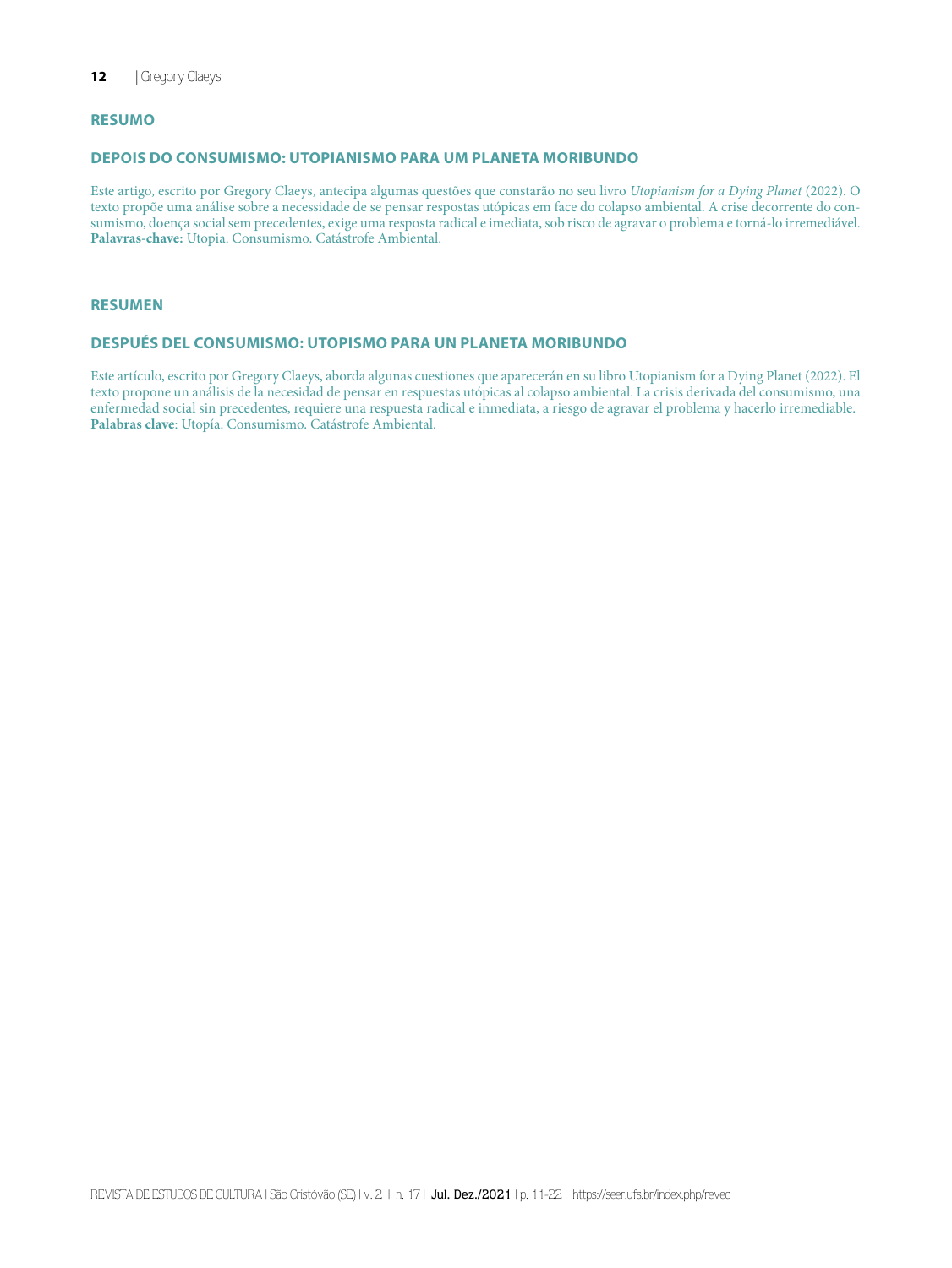#### **I. INTRODUCTION**

Most of us have probably reflected that the prospect of rescuing utopia from the all-engulfing vortex of consumer society seemed well-nigh exhausted by the end of the last century. Moreover, if we were not aware then, we certainly are now, that reviving utopia in the face of the spectre of catastrophic environmental breakdown is even more challenging. For humanity finds itself in a unique position unparalleled in its history: its possible extinction as a species now looms, transforming the remote apocalypse of theology and literature into a real-time burgeoning nightmare.

The reasons for this are simple. The so-called climate change or global warming estimates of the past decade are almost daily being revised in terms of both likely temperatures in the near future and their possible consequences. A discourse which for the first decade of this century focussed on a 2°C. ceiling has now been revised. 1.5° is now often touted as a goal. But at the current warming rate of 1.25C. (but 1.48C on land) the Arctic (up to 20m. thick, and shrunken by 40% since 1980) and Antarctic (up to 5km deep) polar icecaps are melting, along with the world's glaciers, and the Siberian permafrost. Sea temperatures are rising, spelling the probable end of coral reefs. As temperatures rise forests burn, and the degradation of agricultural land, species loss and water shortages proceed apace. The more extreme current forecasts - and the worst-case scenarios are the ones to watch - indicate a possible global rise in temperature of around 4°C. by the mid to late 21st-century. This would mean summer temperatures in Europe of some 50-60°C, and sharply rising sea levels which will displace hundreds of millions. This will spell catastrophe to humanity, as Mark Lynas and others have clearly pointed out, and the elimination of most if not all of humanity.<sup>1</sup> This means the key and nearly universal public discourse of attaining 1.5C is wrong, and needs to be set aside in favour of a much lower goal. The earth is not a thermostat which can simply be set at an arbitrary temperature. The planet's degradation is much worse than the goal of 1.5C. implies. Hence a slogan to bear in mind: #onedegreeistoomuch.

How did we reach this apocalyptic state? This dystopian outcome results from the utopia of plenitude or abundance, the land of milk and honey ideal which lies at the heart of the dominant ideology of modernity. Fuelled by ideas of progress based on scientific and technological innovation, the creation of a market or commercial society in the 18th century produced an ideal of unlimited trade, consumption, and production. By the late 20th century this secularised version of paradise dangled the tantalising vision of an American standard of living, with its fast food, fast cars, and unending consumption, before an eager world. After the fall of the USSR the old egalitarian utopias seemed outmoded. In the new egalitarian utopia, everyone gets to eat at McDonalds. The capitalist cornucopia seemed to have surpassed all other competitors. Intoxicated by both consumption and the whirling lights and seductive sounds of its signifiers, we embarked on a colossal feast to end all feasts.

Can we escape the mentality which consumerism has produced? We might today entertain two broad responses to this question. The first is extremely pessimistic. Not only our societies, but our very personalities, have become so commodified and "liquefied" that the wealthiest cannot imagine a world in which constant consumption of the full range of goods from necessities to luxuries and a constantly rising standard of living are not the norm. Self- and collective restraint seem well-nigh unthinkable, and even if they were mooted, they would be quickly negated by our corporate puppet-masters. So we will hurtle recklessly towards the cliff edge of the future, heedless of the consequences, certain of our destiny but incapable of preventing its realisation.

A second possibility is revealed by the utopian tradition, which offers a unique vantage point for conceiving alternatives to late capitalism. It too has flirted with images of the Land of Cockaigne, the peasants' cornucopia, as well as the Baconian emphasis on conquering nature. But utopians have often understood that a balanced approach to using natural resources and to population growth can alone provide sustaina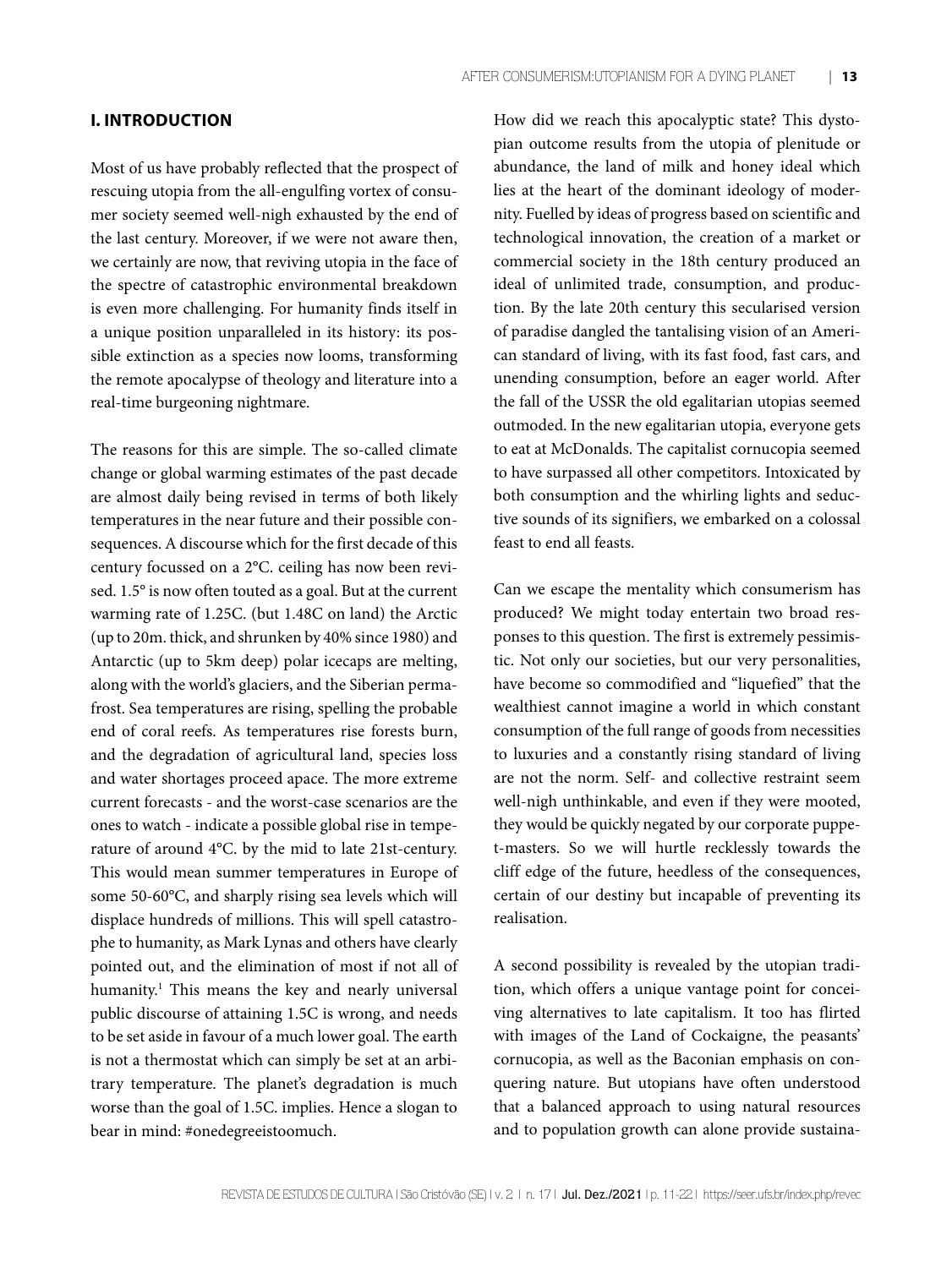ble peace and plenty. Here I introduce a few examples of this kind, and query their contemporary applicability. I will conclude by asking whether there is a cure for the disease now often termed Affluenza, where our vulnerability to emotional distress is increased by "placing a high value on acquiring money and possessions, looking good in the eyes of others and wanting to be famous"<sup>2</sup>

#### **II. SOME UTOPIAN SOLUTIONS**

Let's now consider some utopian solutions to these problems. The utopian tradition has generally envisioned more equal as well as more virtuous societies. By the early modern period it was becoming widely evident that such goals could not be attained if the cycle of introducing luxury goods being followed by increased social emulation of the wealthy was not broken. Community could not be attained, in other words, if desire was not mastered, and needs accordingly restrained.3 The lust for luxury in particular was seen as socially destabilising because of the cycle of emulation, with the middling orders and even the poor (it was supposed) dressing like the rich, causing a great confusion in social ranks, and depriving the wealthy of key status symbols. Sumptuary laws were passed in Europe throughout the medieval and early modern period to suppress this process. For us the danger of emulation, keeping up with the Jones's - or the Kardashians - remains, as we will see, but it is the overall pattern of consumption which is more dangerous. So fashion has always been suspect to utopians, and simplicity of dress and adornment dominates the literary texts and communal experiments alike.

To counter these trends, four models of virtuous restraint dominate 18th and 19th-century debates: the idea of an arcadian state of nature, often without private property, where luxury has not yet been invented; the primitive Christian community, often with a uniformity of dress and consumption, and a virtual prohibition of frivolity and luxury; the classical republican ideal, where property and often trade too are limited; and, in Britain, a Tory or Country Party ideal, where corruption is associated with the growing predominance of a Whiggish commercial interest, by contrast with a virtuous landed interest and patriot-king.<sup>4</sup> These models were concerned to break the cycle of emulation, and to redirect the passions which evidently underpinned it.

In the seventeenth and eighteenth centuries the utopian tradition offered a number of proposals for exiting societies which had degenerated owing to corruption through luxury. One of the most influential such attempts was Archbishop Fénelon's *The Adventures of Telemachus* (1699). In *Telemachus* Lycurgan Sparta is a clear precedent, with the Saint/King Louis IX (1214- 70), who lived "without ostentation or luxury", being one later model.<sup>5</sup> The plot centres on the lawgiver Mentor's reform of the corrupt state of Salentum, with the aim of "reducing everything to a noble simplicity and frugality". Mentor divides the society into seven classes, giving each an appropriate costume distinguished by colour, and regulating the furniture and ornaments of their houses, the use of gold and silver therein being prohibited, and all furniture being plain and long-lasting. Those engaged in luxury trades are returned to the countryside as cultivators, and an agrarian law restricts property holdings. All "arts subservient to pomp and luxury" are banished. Even the diet of the upper ranks is rendered modest by renouncing "high sauces". Manufacturing and trade are confined to "useful" commodities. Music which is "soft and effeminate … that tended to corrupt the manners of youth" is confined to "festivals in temples, there to celebrate the praises of the gods and heroes". Sculptors and painters are restricted to the same themes, and wine-drinking limited to sacrifices and high festivals. Commerce excludes luxurious or superfluous goods. Wants are thus reduced "to the real exigencies of nature". Self-love is mitigated in part by a devotion to the "pure love of order", the "source of all political virtues". But while the inhabitants of the new order were to be "obedient without being slaves", absolute power would be required to introduce it. The moral is simple: luxury corrupts manners, and by contagious imitation leads even "those in low life" to "affect to pass for people of fashion". Thus "all live above their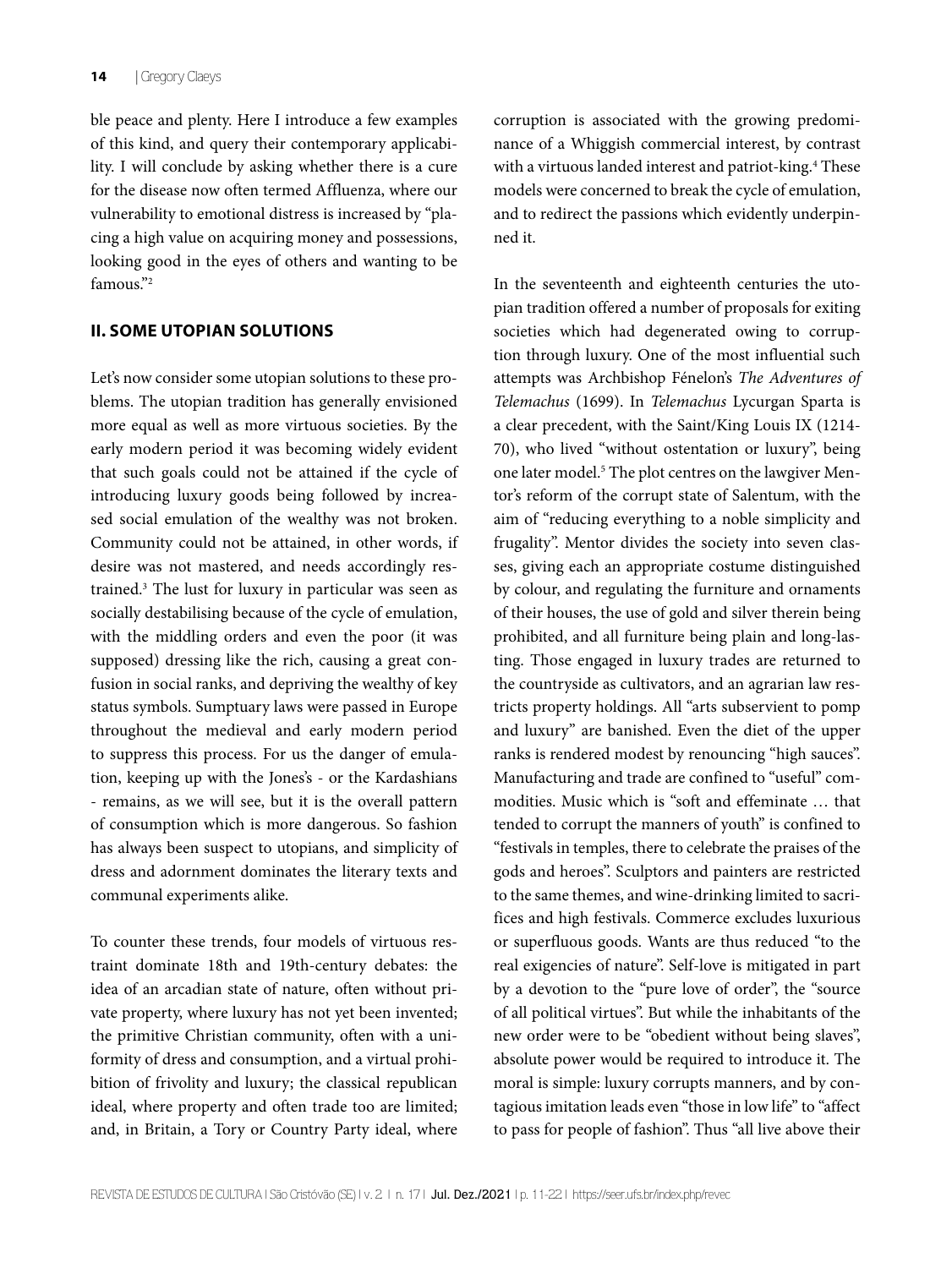rank and income, some from vanity and ostentation, and to display their wealth; others from a false shame, and to hide their poverty." Even "those who are poor will affect to appear wealthy; and spend as if they really were so." But "it is the pride and luxury of certain individuals that involve so many of their fellow-creatures in all the horrors of indigence." Because some were luxurious and idle, others were poor and wretched. Only "by changing the taste, manners, and constitution of a whole nation" could these processes be reversed.<sup>6</sup>

A second extremely important work was the 1771 text Reinhard Koselleck terms the "first futuristic novel". This is Louis-Sébastien Mercier's famous *L'An 2440, rêve s'il en fut jamais* ("The Year 2440: A Dream if ever There was One"; confusingly translated into English as *Memoirs of the Year Two Thousand Five Hundred*).7 One of the great best-sellers of the epoch, it reached eleven editions by 1793, with translations into English, Dutch and German, and sold at least 63,000 copies by 1814. Here Mercier's principal target was luxury, as destructive of virtue, and he later acknowledged Rousseau as a source of his antagonism to the "insolent luxury" of Versailles.8 In the Paris of 2440 the "horrid inequality" of "extreme opulence and excessive misery" has disappeared. External commerce has ceased, and its linkage with imperialism acknowledged and extinguished. "Just sumptuary laws have suppressed that barbarous luxury" which blighted the *ancien régime*. Since there are "no monks*,* nor priests, nor numerous domestics, nor useless valets, nor workmen employed in childish luxuries, a few hours of labour are sufficient for the public wants". Offensive weapons are banned. Women are demure and wear no makeup. Coffee, tea and other "poisons" are prohibited. Everyone dresses in a "simple modest manner", though those who have saved someone's life or performed other acts of public utility wear an embroidered hat. Only "useful and necessary luxury", unmixed with "pride and ostentation", which instead "promotes industry… creates new commodities [and] adds to our conveniences" exists. Cosmopolitanism is the norm: "We regard all men as our friends and brethren. The Indian and the Chinese are our countrymen, when they once set foot on our land." The pleasures of conversation and open sincerity have

been restored, and the imprudence and hypocrisy of past interchange are gone. The "most affable people in the world" regard a "happy mediocrity" as the ideal of "sovereign wealth". Since "Foreign traffic was the real father of that destructive luxury, which produced in its turn, that horrid inequality of fortunes, which caused all the wealth of the nation to pass into a few hands", the new regime commences by "destroying those great companies that absorbed all the fortunes of individuals, annihilated the generous boldness of a nation, and gave as deadly a blow to morality as to the state." Thus "We cultivate an interior commerce only, of which we find the good effects; founded principally on agriculture, it distributes the most necessary aliments; it satisfies the wants of man, but not his pride." So

> All that promotes ease and convenience, that directly tends to assist nature, is cultivated with the greatest care. All that belongs to pomp, to ostentation and vanity, to a puerile desire of an exclusive possession of what is merely the work of fancy, is severely prohibited.

Mercier's condemnation of the moderns is savage:

You thought yourselves highly ingenious in the refinements of luxury, but your pursuits were merely after superfluities, after the shadow of greatness; you were not even voluptuous. Your futile and miserable inventions were confined to a day. You were nothing more than children fond of glaring objects, incapable of satisfying your real wants. Ignorant of the art of happiness, you fatigued yourselves, far from the object of your pursuits, and mistook, at every step, the image for the reality.<sup>9</sup>

The moral of the story is clear: the worst effects of trade and commerce could be reversed, at least in the imagination. Reforming great corporations was the starting- -point. Simplicity of manners was the end.

The threat of luxury was also integral to mainstream social and political thinking in this period, with Jean-Ja-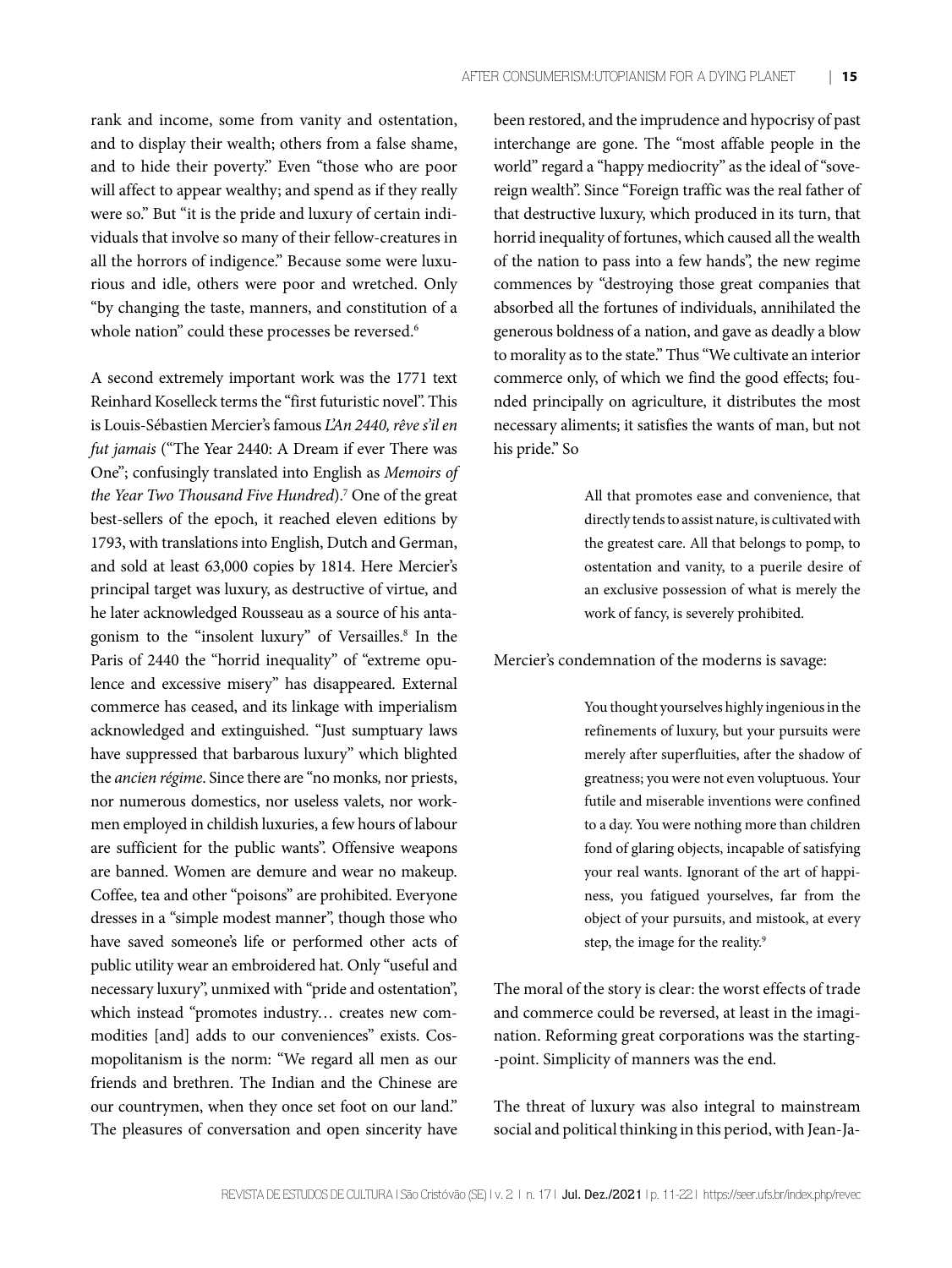cques Rousseau, sometimes called "the first philosopher of the Greens", emphatically reminding the moderns of the threat to civic and private virtue posed by luxury.<sup>10</sup> Thus the image of the simpler society became central to some socialists, like Robert Owen, Charles Fourier and William Morris; and to the anarchism of William Godwin, Peter Kropotkin, and Mohandas Gandhi. Few liberals took up these themes, though John Stuart Mill, most notably, hinted at the advantages of a "stationary state" in his *Principles of Political Economy* (1848), which declared that the increase of wealth was not boundless, and that stagnation might be "a very considerable improvement on our present condition", since the most disagreeable aspects of competition might be phased out, much inequality could be eliminated, and population growth ended.<sup>11</sup>

In all these instances, both wise legislation and voluntary restraint make an ideal condition possible. The success of such proposals is always contingent, moreover, on the existence of social equality, the quintessential utopian theme from Thomas More onwards. Tacitly, too, the presumption seems evident that the other goods which utopia provides, notably a sense of "community" and personal warmth lacking in the outside competitive society, as well as the provision of "public luxury", directly compensate psychologically for being deprived of private accumulation and consumption and being removed from the cycle of emulation. Human warmth, empathy and solidarity, along with public luxury can replace private consumerism. This compensatory sociability may provide a vital clue to saving ourselves.

It is worth introducing the most important utopian solution to the problem of mass consumerism, that proposed in the greatest such experiment ever attempted, in the USSR. Here a tension existed from the outset between a more ascetic image of the revolutionary and the at least tacit promise that the revolution would bring plenty to all. Certainly at the outset of the revolution there were those who regarded the model proletarian as a "paragon of virtue … a hero of virtue, who did not indulge in the imminent gratification of his

needs."12 Many of the early revolutionaries adopted, in Hans Jonas's terms, "a credo of public morality" which involved "a spirit of frugality, alien to capitalist society", but commensurate with the aim of living "for the whole" and thus involving asceticism and self-denial.<sup>13</sup> Yet the suspicion always existed that such asceticism was always temporary, required until the revolution had been won and plenty achieved, and then dispensable. At the very least its status was ambiguous. And the presence of a cult of technology within Bolshevism, with the promise of electrification and ever-expanding machinery, railways, tractors, tanks and spaceships, belies any belief that growth would in principle be limited under socialism.

The most substantial alteration in these ideals came about in the mid 1930s, when Stalin acknowledged that the surge in demand for consumer goods during the NEP period (1921-8) remained powerful. Soon "the public's interest in material goods was immense".<sup>14</sup> After 1935 Stakhanovites, exceedingly productive "shock workers", were offered luxuries like cars as inducements to labour - they were rarely available otherwise for anything other than official use, and were highly prized, despite the great cost of maintaining them.15 They were also given costly clothing at workers' congresses; one woman who earned nine times the average wage vowed to spend her surplus entirely on clothing, including ivory-coloured shoes and a crêpe de chine dress.<sup>16</sup> Variation in clothing in particular was widely desired, though the mass production of clothing also accompanied a desire to see ethnic groups like the Uzbeks dress like "cultured" Muscovites, as A. I. Mikoian put it in 1936.17 When Stalin proclaimed in 1936 that "life has become more joyous", he meant that abundance had been achieved, and Soviet papers proclaimed: "We endorse beauty, smart clothes, chic coiffures, manicures … Girls should be attractive. Perfume and make-up belong to the 'must' of a good Comsomol girl… Clean shaving is mandatory for a Comsomol boy." A magazine named *Fashion* opened, and dancing became all the rage. Then came a backlash against "promiscuity", and arrests of young women for having an "immoral appearance" for flaunting the new fashions.<sup>18</sup> The more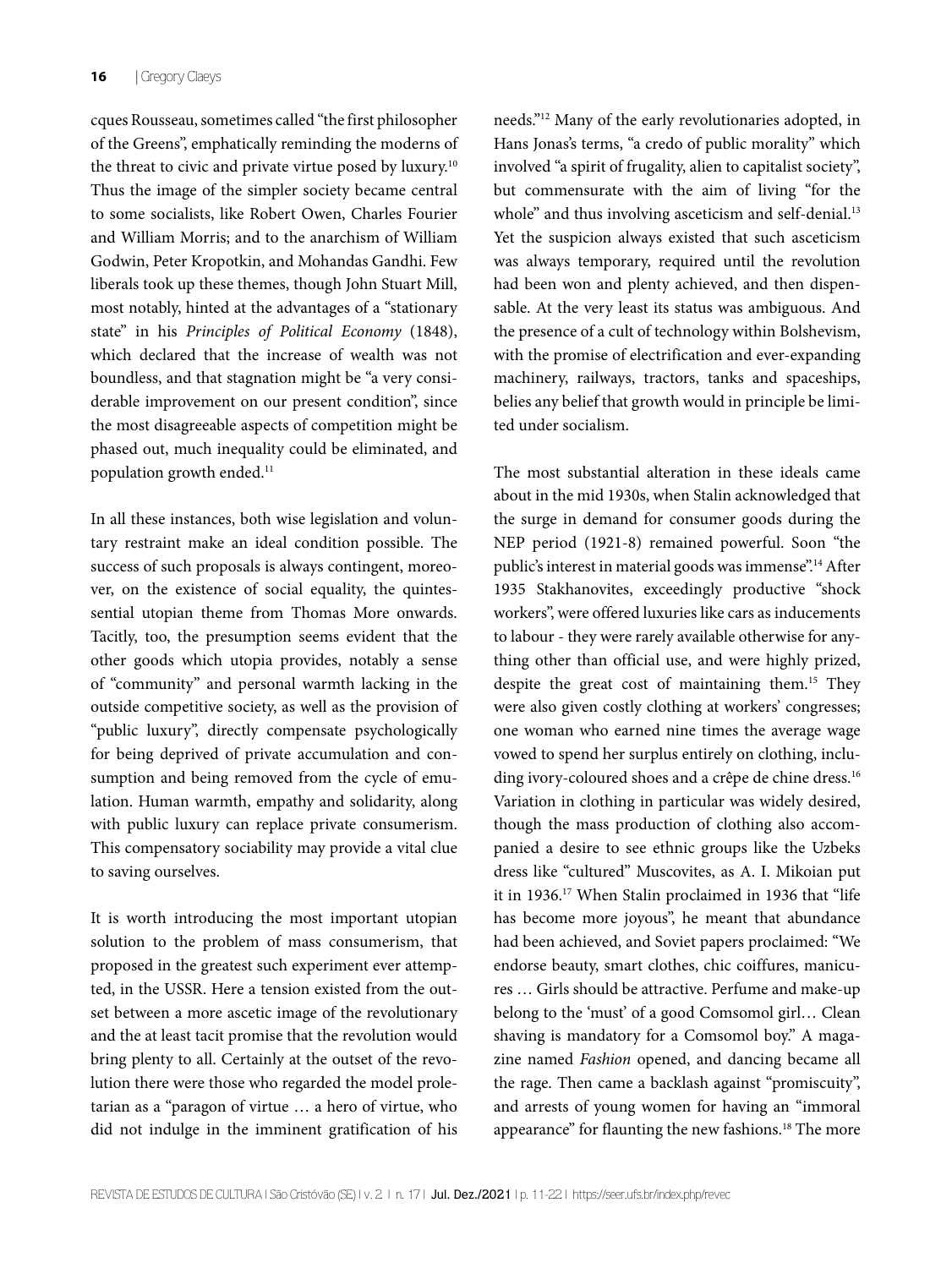puritanical and the more libertine aspects of the revolution, once again, danced together in a dialectic.

From this time onwards the USSR engaged in a contest with the US to provide a potentially endless array of consumer goods. The retreat from asceticism was largely a post-war and Cold War phenomenon. By the 1950s socialist fashion began to emerge, though a taste for things American (especially cars, music and dance styles) also intensified. (Snack bars were called *amerikanki*, and ice-cream bars were also regarded as "American".)<sup>19</sup> This was notably evident during the 1957 Festival of Youth and Students, when some 30,000 foreigners descended on Moscow. Many must have gone home clothed only in roubles, for a roaring trade developed in their apparel, many of the buyers being Young Communists or *Komsomols*. 20 The resulting gap between promise and reality meant that "the inability to fulfil the needs of consumers would become a major factor in destroying the Soviet regime, perhaps even the chief one."21 This implies that the Soviet paradigm mirrored that of the West in assuming that mass consumption was an inevitable by-product of industrial society, no less applicable to socialism than to capitalism. A similar process can be traced in the eastern European states incorporated into the Soviet bloc from 1945-89. Though there was here also an evident desire to promote a socialist ideal of restrained needs, the manifest desire to attain a constantly tantalising western standard of living, particularly as viewed through American commodities, made competition with the West in this area inevitable. The possibility of a systematic restraint of needs was therefore virtually ruled out from the outset. Here, as in the case of the USSR, competition with the American utopia made the construction of Soviet utopia well-nigh impossible.

#### **III. OUR DILEMMAS**

Let us turn now to consider how far such examples remain relevant today, in a vastly different cultural, social, political and economic context? Several objections are evident. Firstly, the earth's population is now mostly urban: by 2100 70% of humanity will live in

cities. This removes the possibility of the rural utopian community as the antidote to commercial urbanism, the option preferred by most pre-Marxian socialists. So we either remake our cities or we relinquish any hopes of utopian progress. Secondly, the religious prerequisites of hostility to luxury consumption are mostly now gone, as Puritanism and Catholic guilt alike are displaced by hedonism. Thirdly, modern individualism inhibits the power of collective restraint on behaviour. More people live alone, fewer are marrying or staying married, more live in the surreal worlds of gaming or You-Tube videos. Though powerful countervailing trends towards conformity exist, collective pressure is lessened just as we need it to help limit consumption. Finally, the threat posed to civic virtue by luxury goods is not a recognised issue in public discourse today. Overpowered by neoliberal ideology, we generally feel little obligation to others. Thousands complain even when asked to wear masks to protect others, and themselves, in a pandemic. We demand our rights, without presuming that commensurate duties follow such claims. Indeed in plutocracies the reverse is the case, as the billionaires who control our media and often buy our elections and governments set the standard in excessive personal acquisition of planes and yachts, and generally dictate fashion down the social ladder. Some even offer their own utopia of space colonisation in order to displace any focus on the existing social and economic order.

Yet we have also witnessed some revivals of ideas of personal simplicity. The latest, and perhaps a serviceable model for the 21st century, was the countercultural ethos of 1968. This was rooted in rejecting the commodification of everyday life, the subordination of being to having, and the eternally nagging insistence on instant gratification and conspicuous consumption designed to make our neighbours envious rather than to satisfy true needs. Under the banner of human liberation, a romantic, sensualist, anti-materialistic ideal emerged which stressed communalism, egalitarianism, and oneness with a non-exploited "organic" nature. The counterculture condemned both the soulless, alienating capitalist work-ethic and the elevation of shopping into a religion whose main attraction, as Zygmunt Bauman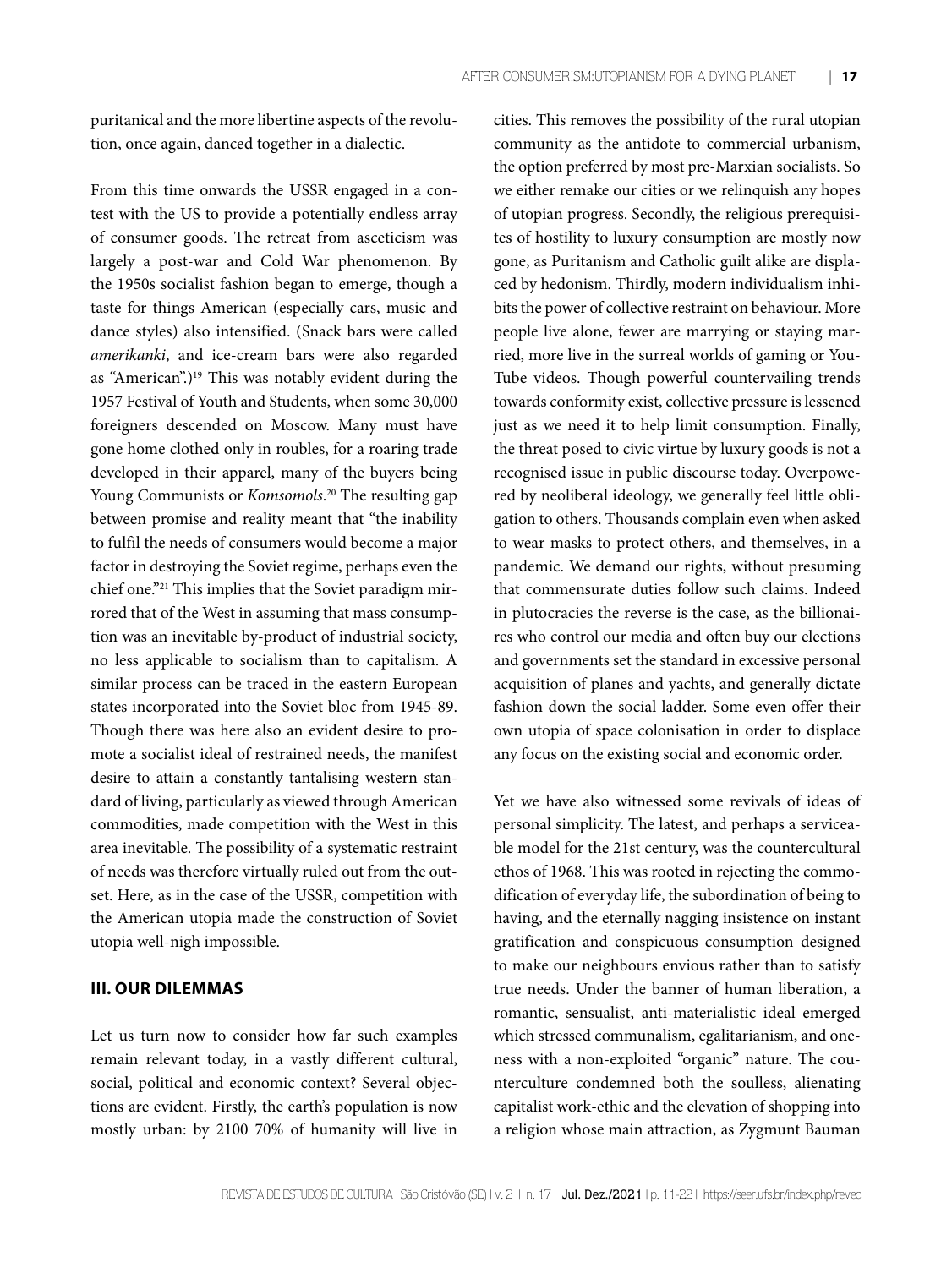has noted, is "the offer of plentiful new starts and resurrections (chances of being 'born again')".<sup>22</sup> This involves a cycle of constantly satisfying needs and creating new needs, and prioritising luxury and brand identity, and packaging over substance. Work under capitalism had become a means to an end, but equally a soul- -destroying process which brought little else but what Richard Sennett calls the "corrosion of character".23

We may query the idea that the retreat to a "real self" represented anything other than a variant on ever-mutating commodified self, where the point of consumption is constant renewal.24 But the counterculture did present an ideal of simplified life, of "authentic" and direct personal communication, which gave greater recognition to the value of the emotions and of the erotic. Through writers like Jacques Ellul, Jean Meynaud and Lewis Mumford it challenged the claims of technologically-centred society. To the passive mesmerising experience epitomised in the 1950s image of the suburban family sitting in front of the TV, it posed a creative, active celebration of activity, or at least the alternative mesmerising experience provided by music. Bombarded by TV advertising, which dominated most of their spare time, and thus constantly urged to consume, and to work harder in order to consume more, the moderns had become mere stimulus-response puppets. The engineers of their souls were advertising executives. But to the ideal of a clean, efficient technocracy paid for by subservience to the machine the '67-68 cultural revolution juxtaposed a luddite and humanist cry of resistance to automating mind and body alike. Although it was in turn soon commodified as a style worth buying into, this represents the possibility of a renewed ideal of ecological balance.

# **IV. TOWARDS A POST-CAPITALIST SOCIETY**

Let me turn now to consider whether we can again envision a post-capitalist society where we have broken the cycle of emulation, decommodified our selves, and reined in consumption. The need to abolish capitalism on the basis of its impact on nature now supersedes Marx's emphasis on capitalism's promotion of exploitation as a

rationale for constructing a new system. Obviously we must abandon carbon-based energy, move rapidly to 100% renewable energy, and begin the painful process of population restraint and eventually reduction. These are not insoluble problems. More difficult, perhaps, is curing ourselves of two forms of the addiction called Affluenza which chiefly result from consumerism: one focussed on commodities, the other on the people we use consumption to try to surpass or excel.

The first of these two components is easier to disentangle. Since the 19th century Europeans, North Americans and increasingly the rest of the world have become devoted to a lifestyle based on consumerism. The scientific and technological revolutions of this period gave us the steam engine, rapid transport, telegraphy, electricity, refrigeration, radiation, the car, and much more. In the home, by the second half of the 20th century, our domestic burdens were notionally lightened by refrigerators, microwaves, vacuum-cleaners, air conditioning, central heating, and by the entertainment which radio, movies, television and then the internet provided. Where incomes have risen with the pace of technological advancement, we have insisted on newer goods at an increasing rate: cars, phones and so on. Luxuries become conveniences, then necessities. Our primary identity has become that of consumers, with none of the obligations imposed by citizenship or friendship. An addiction to constant stimulation in leisure activities, driven most recently and intensely by smartphones, distracts us from the more nefarious social consequences of the love of technology. These are physical addictions: shopping heightens the intensity of our sensations, while withdrawal from smartphone clicking, swiping and checking generates nervous anxiety. We are creatures, even slaves, of our commodities, unable to stem our relentless desire for novelty, for being "with it" and "up to date", and for affirming ourselves through constant renewal. And so the saying goes, *we* don't have stuff: *stuff has us*.

The second element in Affluenza is that we desire many goods less for their utility and our vanity and narcissism than because of their associated social status. You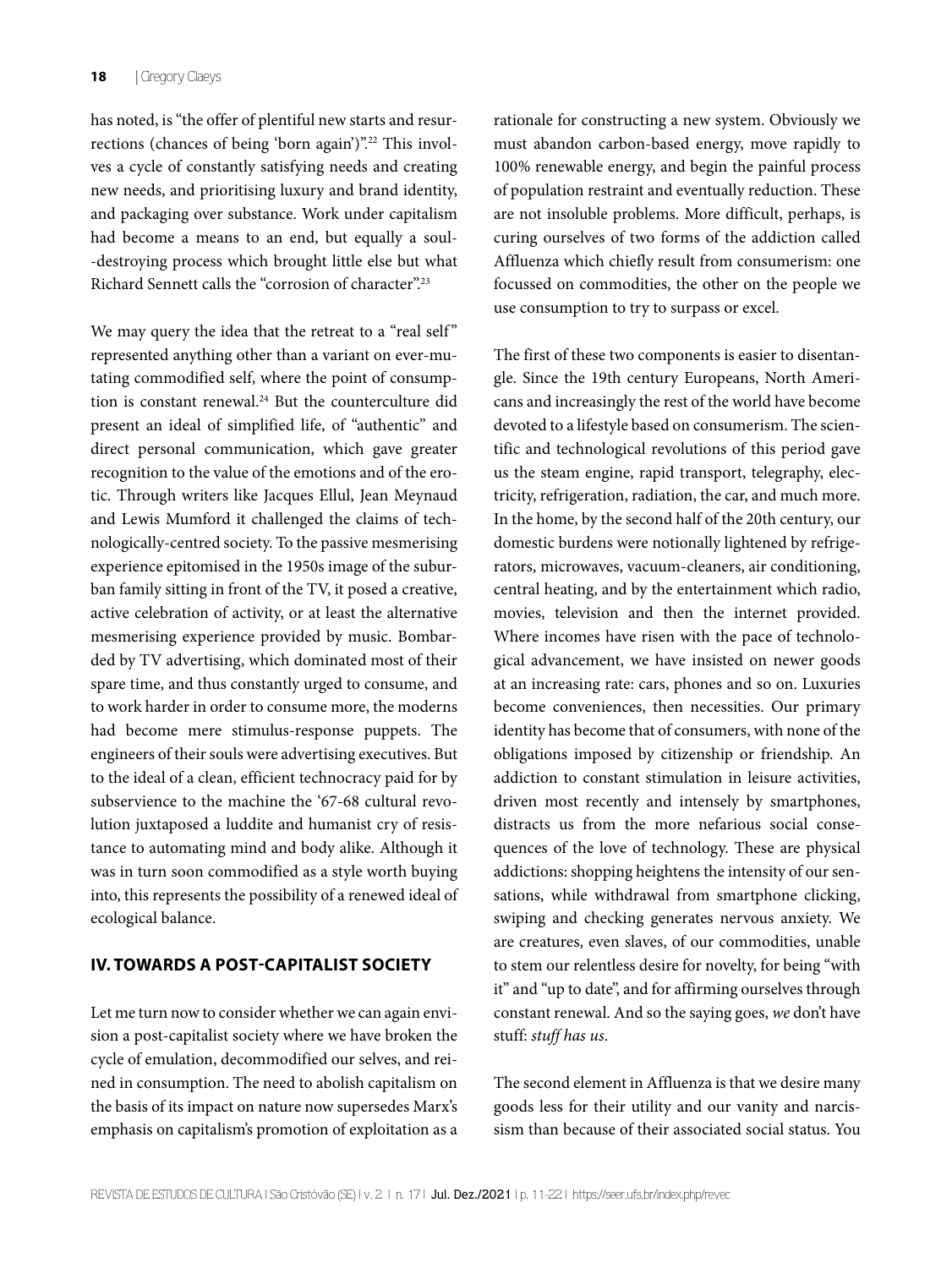proudly acquire a new Porsche and park it in your driveway, so I, your neighbour, buy a Maserati and park it next to your Porsche. You are crestfallen, but determined to work harder to buy a still more prestigious car. This holds for virtually all the commodities branded as luxury goods, and even many mere comforts. Not only do we value and define ourselves by possessing and consuming such goods. We are inescapably trapped in the rat-race, constantly bombarded by increasingly individually-targeted advertising which hints at our lack of worth if we fail to participate. When we are unworthy, others do not like us, and our self-esteem plummets. Yet we all recognise, of course, that few are actually made happy as a result of this system. It stimulates depression, anxiety, and narcissism in all its participants. And the poor are of course increasingly still more miserable than the rest. The greatest of all of the paradoxes of modern progress is that ultimately it produces a miserable populace unless steps are taken to remedy its deficiencies. In the United States, the number of those describing themselves as "very satisfied" peaked in the 1950s, and the far greater range of commodities available today has not increased satisfaction or happiness.<sup>25</sup>

In considering how to solve these problems, one underlying theme in both solutions is equality: more equal societies are not only happier, but also consume less per capita than more unequal societies. Globally the richest 10% generate 50% of global greenhouse gas emissions, and the richest 1%, 80% of that total. This is where utopianism provides excellent guidance in our current position.26 It does so also, as we have seen, by proposing to end growth as such.

Reducing consumerism requires at least twelve strategies. Firstly, we need to end planned obsolescence, or the deliberate design of goods to have the shortest viable shelf-life. Our attitude must be, to paraphrase Aldous Huxley, that mending is better than ending.<sup>27</sup> Secondly, we need to curtail certain forms of advertising - it has recently been proposed that the use of attractive young men and women to sell anything should be abolished.28 This will not release us from the tyranny of branding,

nor will it end the emulation of social ideal types, but it is a step in the right direction. Thirdly, we need to reduce the impact of fashion on consumption, again perhaps by legislating against advertising, impossible though this sounds. Fourthly, we need to shift towards a concept of public luxury, shared by all in museums, festivals, including free public transport and the like, and away from private luxury, and at the same time shift our values towards "consuming" experience shared with others (or alone, as in some computer games) and away from consuming unsustainable commodities. This will require remodelling cities to give a feeling of neighbourhood and "belongingness", a sense of place with which we can identify, and which is in my view also a central goal of utopianism historically. Fifthly, restraining population growth will suppress demand for commodities. Sixthly, we must reduce our sense of self-identity as a reliance on having a choice of consumer goods. Social solidarity can only grow where an attachment to objects diminishes. Seventhly, we must begin to displace techno-centred personal encounters, like sitting at a café with our friends, all of us staring at our phones, with human encounters in which technology is sidelined if not banned. Eighthly, we can reduce our working hours, particularly as new machines are introduced, once demand for output is reduced. (But we need to avoid simply displacing greater demand to commodity-centred leisure activities.) Ninthly, we require a vibrant feminism which results in equalising gender opportunities across society. Women, who possess considerably more power than men in disposing of household budgets, need full choice over their reproductive capacities, which will reduce family sizes. Tenthly, expanded state action can publicise and sustain these goals. Decentralisation has its place, but small state ideals are not suitable to the complexity of a world-wide solution which must be forged and implemented in a few generations. Eleventh, we must eliminate the expectation that speed of delivery and the volume of the product are the ultimate goals in consumption. This process, sometimes termed the McDonaldization of society,29 places a premium on quantity over quality, and haste ("fast food") and instant gratification over sociability and delayed satisfaction. It also encourages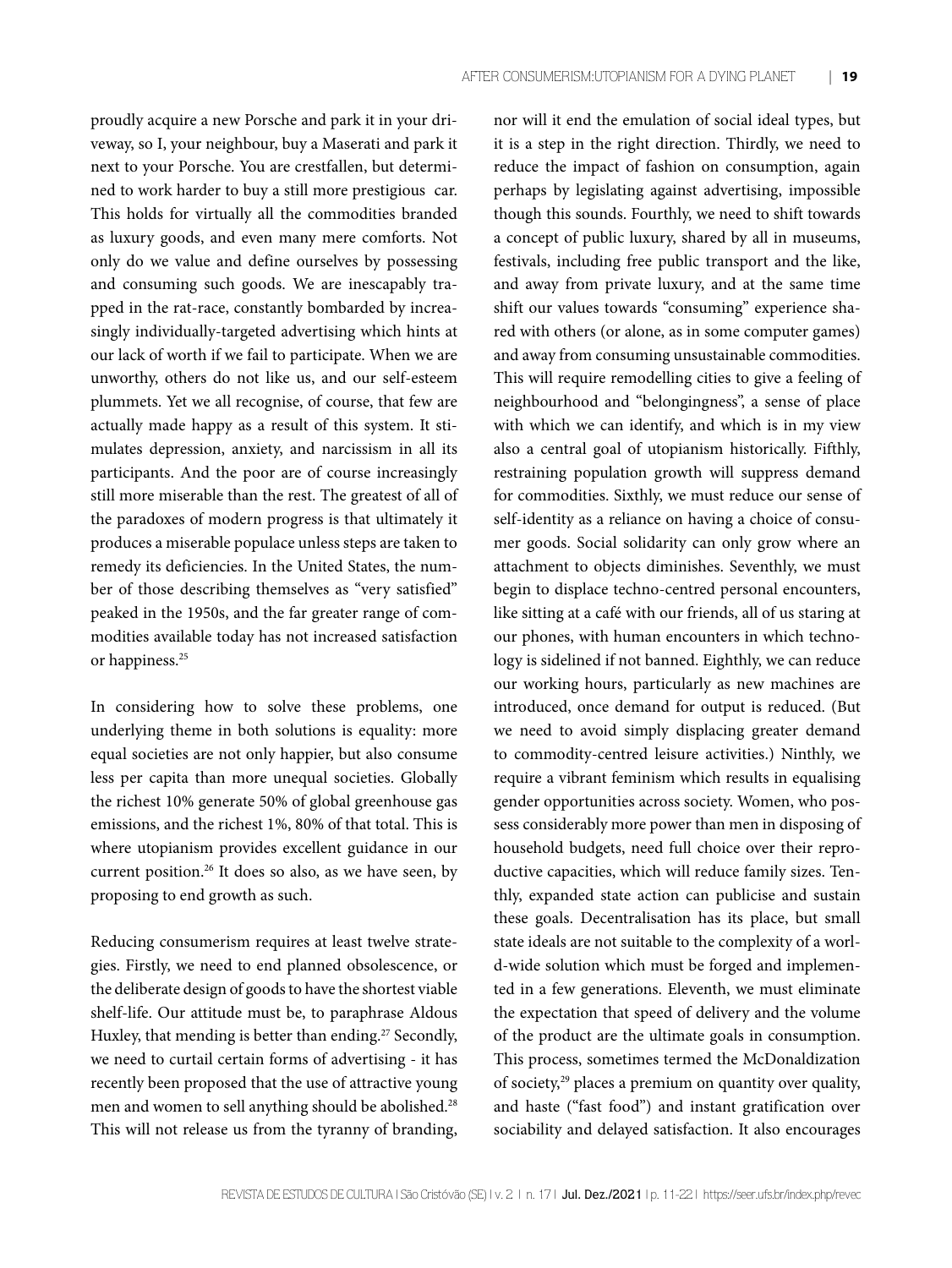indebtedness ("buy now, pay later"), and the downward spiral of shopping-to-compensate for the depression we feel from being indebted as a result of shopping too much. Slower is often better. Twelfth, and perhaps most obviously, we must drastically restrict carbon consumption to reduce  $\text{C0}_\text{2}$  and other emissions. This will entail an immediate move to renewable forms of energy, reforestation, a drastic reduction in the most dangerous forms of consumption, and many other measures.

Turning to the second problem, the psychology of consumption, and interpersonal competition as a driver of consumption, the benefits of a more equal society are obvious.30 I will feel less anxious if you do not possess substantially more than I do. I will be more prone to measure and evaluate you by your human qualities, your warmth, kindliness and capacity for friendship, than by what you own and how you flaunt it. Where leaders live modestly, this process will be accelerated. Disconnecting our self-identity from commodities and postulating a "sustainable sociability" will not be easy. The self-recognition we gain through consumption is moreover in some respects superior to that accorded us by others, which may be more contingent, fragile, transient and conditional. Goods we can always buy: friends are often not to be had at any price. Equality requires limits on wealth and on income and inheritance. My own view is that a cap should be placed on individual wealth of \$10 million per person. Billionaires must cease to exist as a class.

This equality moreover needs to be sustained by a utopian form of sociability in which our human interactions minimise the instrumental and utilitarian and maximise interaction as such. This will involve slowing life down with a great deal more small talk with everyone we encounter. A smile can be a subversive act, a wedge inserted into the system of exploitation and alienation. This process will be eased when the pay differential between classes is reduced substantially, for friendship, as Aristotle recognised, is only possible amongst equals. The more we value people for what they are rather than what they possess, the less they will want to lock themselves into the cycle

of consumption. And if it is true that we shop in part to compensate for the loss of earlier forms of association, notably religion and the family, then we need in particular to shore up our sociability rather than accepting this exchange. In sum, we need to exchange psychological satisfactions for material ones, and realise that contact with nature, creative activities, and human relationships are of higher value and greater satisfaction than consuming goods.

### **V. CONCLUSION**

To conclude. A striking feature of much of the environmentalist literature produced between the late 20th century and about five years ago is that it now seems outmoded. Few texts confront the prospect of real catastrophe, and that in the short- and medium- -term rather than some distant dystopian future. The two great politico-economic paradigms of the modern epoch, liberalism and Marxism, now appear equally wedded to an ideal of growth and consequently seem useless today. Marxism was never able to attain a fully environmentalist vision, and Marx singularly failed to anticipate that the working classes might succumb to a pattern of fixation upon luxury, conspicuous consumption, and an incessant pattern of the satisfaction of one need being succeeded by the demand to satisfy the next.<sup>31</sup> It is clear, however, that egalitarianism reduces consumption, as does the types of solidarity Marx sought to promote.

Environmental destruction has become the single most important argument for ending capitalism. This is the most fundamental shift in political argument since the early 19th century. It means striking out into the unknown, and producing an entirely new paradigm of how society must be organised, and a great new counter- -cultural movement to implement it. We now recognise that overconsumption is a disease, and that the cost of failing to cure it is the complete destruction and the end of humanity. We should be clear that the crisis we face is completely unprecedented. Its magnitude remains unacknowledged. It calls for measures more complex and more radical than those yet in public discourse.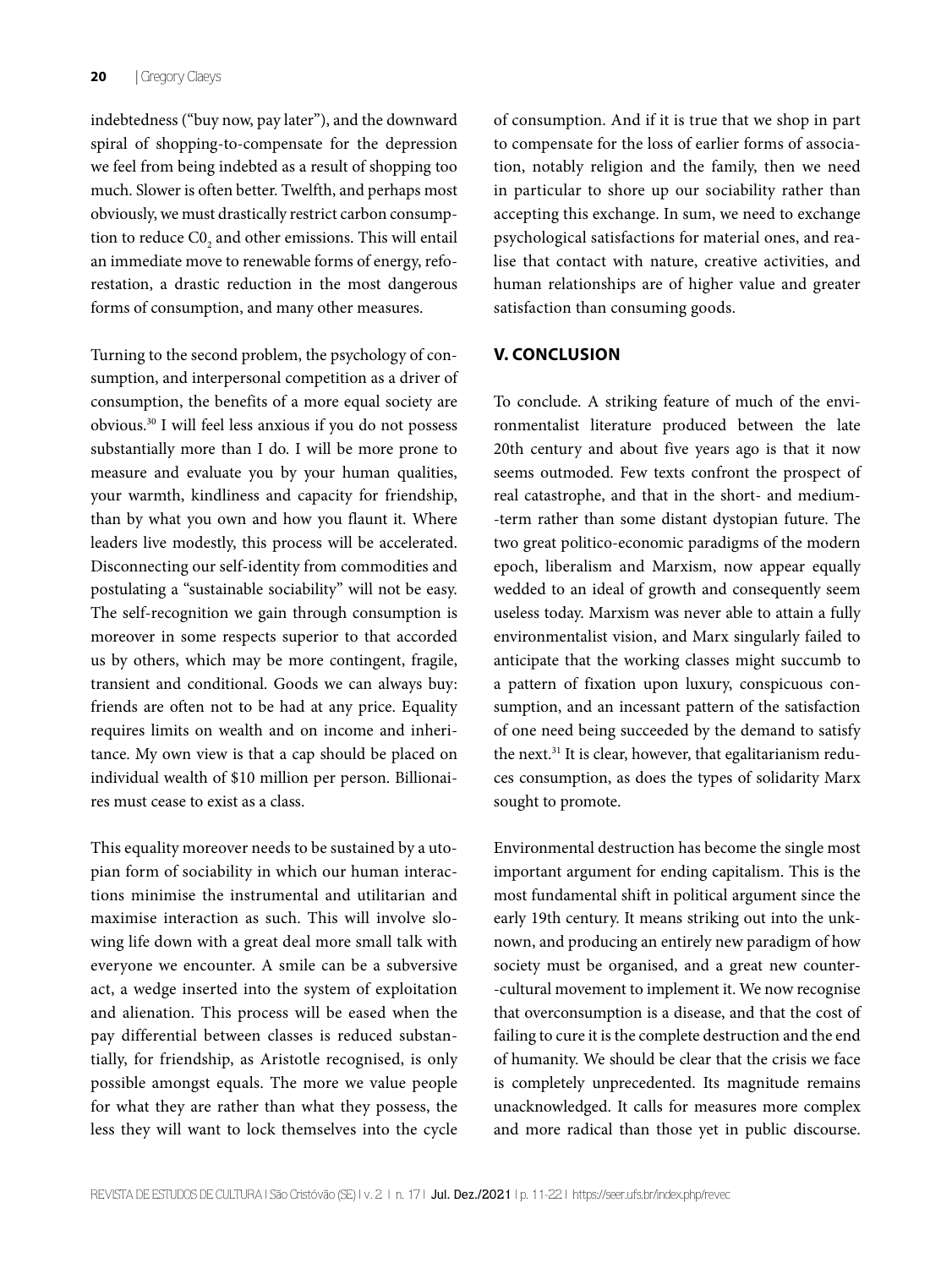It calls for us to set aside every other issue which divides us. It calls for common dedication and energy of a type never before mustered, beginning with massive civil disobedience to alert the public to the magnitude of the problem. If we act in time the apocalypse can be averted.

# **NOTAS**

- 1 Mark Lynas. Six Degrees. Our Future on a Hotter Planet (Harper Perennial, 2008).
- 2 Oliver James. Affluenza. How to Be Successful and Stay Sane (Vermillion, 2007), p. vii. A slightly different definition is offered by another similar title: Affluenza is "a painful, contagious, socially transmitted condition of overload, debt anxiety and waste resulting from the dogged pursuit of more": John de Graaf, David Wann, Thomas H. Naylor. Affluenza. How Overconsumption is Killings Us - and How to Fight Back [2001](3rd edn, BK Currents Books, 2014), p. 1.
- 3 I draw here on my introduction to Claeys, ed., Modern British Utopias (8 vols, Pickering & Chatto.
- 4 See Modern British Utopias, c. 1750-1850, vol. 1, pp. xxviii-xxxii, which gives examples of each type.
- 5 François Fénelon. Letters, ed. John McEwen (Harvill Press, 1964), pp. 140-1.
- 6 François de Salignac de la Mothe-Fénelon. The Adventures of Telemachus (University of Georgia Press, 1987), pp. 137-55, 266-75.
- 7 R. Koselleck. The Practice of Conceptual History (Stanford University Press, 2002), pp. 85, 88. Just why English-language readers required sixty years more to reach the ideal future is unclear. On the later development of the future-oriented fantasy see I. F. Clarke. The Pattern of Expectation 1644-2001. A modern French edition is Louis Sebastien Mercier. L'An 2440. Reve s'il en fut Jamais, Introduction and notes by Christophe Cave et Christine Marcandier-Colard (La Decouverte, 1999).
- 8 M. Mercier. De J. J. Rousseau Considéré Comme L'Un des Premier Auteurs de la Révolution (2 vols, Buisson, 1791), vol. 1, pp. 10, 197.
- 9 [Louis-Sébastien Mercier]. Memoirs of the Year Two Thousand Five Hundred, vol. 1, pp. 5, 20, 29, 32, 35, 56, 183, 208; vol. 2, pp. 2, 47, 161, 186-9, 190, 238.
- 10 Maurice Cranston, The Noble Savage. Jean-Jacques Rousseau 1754- 1762 (University of Chicago Press, 1991), p. ix.
- 11 J.S. Mill. Principles of Political Economy (2 vols, 1848), vol. 2, pp. 310, 312.
- 12 Timo Vihavainen. "Consumerism and the Soviet Project", in Timo Vihavainen and Elena Bogdanova, eds. Communism and Consumerism. The Soviet Alternative to the Affluent Society (Leiden: Brill, 2016), p. 29.
- 13 Hans Jonas. The Imperative of Responsibility. In Search of an Ethics for the Technological Age (Chicago: University of Chicago Press, 1984), p. 147.
- 14 Timo Vihavainen. "The Spirit of Consumerism in Russia and the West", in Timo Vihavainen and Elena Bogdanova, eds. Communism and Consumerism, p. 4.
- 15 Even as late as 1980, only 15% of Soviet citizens owned cars.
- 16 Djurdja Bartlett. Fashion East. The Spectre That Haunted Communism (Boston: MIT Press, 2010), p. 68.
- 17 Amy E. Randall. The Soviet Dream World of Retail Trade and Consumption, pp. 42-3.
- 18 Nicholas Timasheff. The Great Retreat. The Growth and Decline of Communism in Russia (E.P. Dutton, 1946), pp. 317-20.
- 19 Jukka Gronow. Caviar with Champagne. Common Luxury and the Ideals of the Good Life in Stalin's Russia (Oxford: Berg, 2003), p. 116.
- 20 Larissa Zakharova. "How and What to Consume: Patterns of Soviet Clothing Consumption in the 1950s and 1960s", in Timo Vihavainen and Elena Bogdanova, eds. Communism and Consumerism, pp. 104-5.
- 21 Timo Vihavainen and Elena Bogdanova, eds. Communism and Consumerism, pp. xviii, xi.
- 22 Zygmunt Bauman. Consuming Life (Polity Press, 2007), p. 49.
- Richard Sennett. The Corrosion of Character: The Personal Consequences of Work in the New Capitalism (W.W. Norton, 1998).
- 24 See Bauman. Consuming Life, p. 113.
- 25 Kim Humphery. Excess. Anti-Consumerism in the West (Polity, 2010), p. 43.
- 26 For the most recent statement of this case, see Richard Wilkinson and Kate Pickett. The Inner Level. How More Equal Societies Reduce Stress, Restore Sanity and Improve Everyone's Well-being (Allen Lane, 2018).
- 27 Paraphrasing Aldous Huxley. Brave New World (Penguin Books, 1955), p. 49.
- 28 Oliver James. Affluenza, p. 333.
- 29 George Ritzer. The McDonaldization of Society (9th edn, Sage Publications, 2019).
- 30 A starting-point here is Peter K. Lunt and Sonia M. Livingstone. Mass Consumption and Personal Identity (Open University Press, 1992).
- 31 Edmund Wilson argues that Marx did not in fact want the proletariat to want what the bourgeoisie wanted (quoted in Rosalind H. Williams. Dream Worlds. Mass Consumption in Late Nineteenth- -Century France, University of California Press, 1982, p. 313). There is little evidence for this assertion

#### **O AUTOR**

Gregory Claeys é Professor emérito de História do Pensamento Político na Royal Holloway da Universidade de Londres. E-mail: g.claeys@rhul.ac.uk